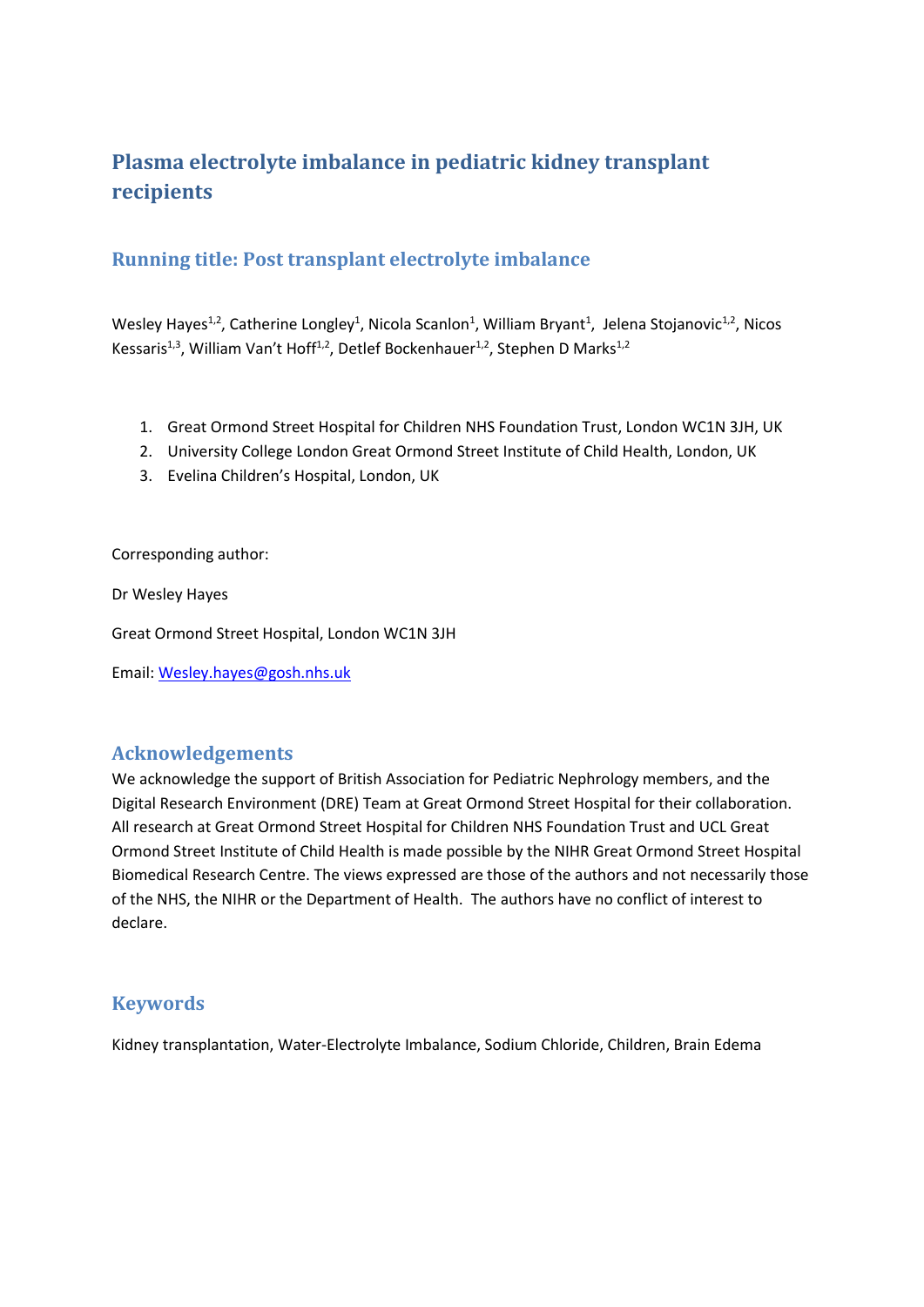### **Abstract**

### **Background**

In current practice, pediatric kidney transplant recipients receive large volumes of intravenous fluid intraoperatively to establish allograft perfusion, and further fluid to replace urinary and insensible losses postoperatively. Acute electrolyte imbalance can result, with potential for neurological sequelae.

We aimed to determine the incidence and severity of postoperative plasma electrolyte imbalance in pediatric kidney transplant recipients managed with the current standard intravenous crystalloid regimen.

#### **Methods**

A retrospective analysis of plasma electrolytes in the first 72 hours post kidney transplant in 76 children transplanted between 1 January 2015 and 31 January 2018, managed with a standard intravenous fluid strategy used in most UK pediatric transplant centres.

#### **Results**

Of 76 pediatric transplant recipients of median age 9.9 (range 2.2 – 17.9) years predominantly managed with 0.45% sodium chloride 5% glucose, 45 (59%) developed acute hyponatremia, 23 (30%) hyperkalemia and 43 (57%) non-anion-gap acidosis in the postoperative period. Hyperglycemia occurred in 74 (97%) patients. Hyperkalemia was more prevalent in deceased than live donor recipients (p = 0.003), and was significantly associated with non-anion-gap acidosis (p<0.001). Recipient weight was not associated with overt electrolyte imbalance.

#### **Conclusion**

Postoperative plasma electrolyte imbalance is common in pediatric kidney transplant recipients. Current clinical care strategies mitigate the associated risks of neurological sequelae to some degree.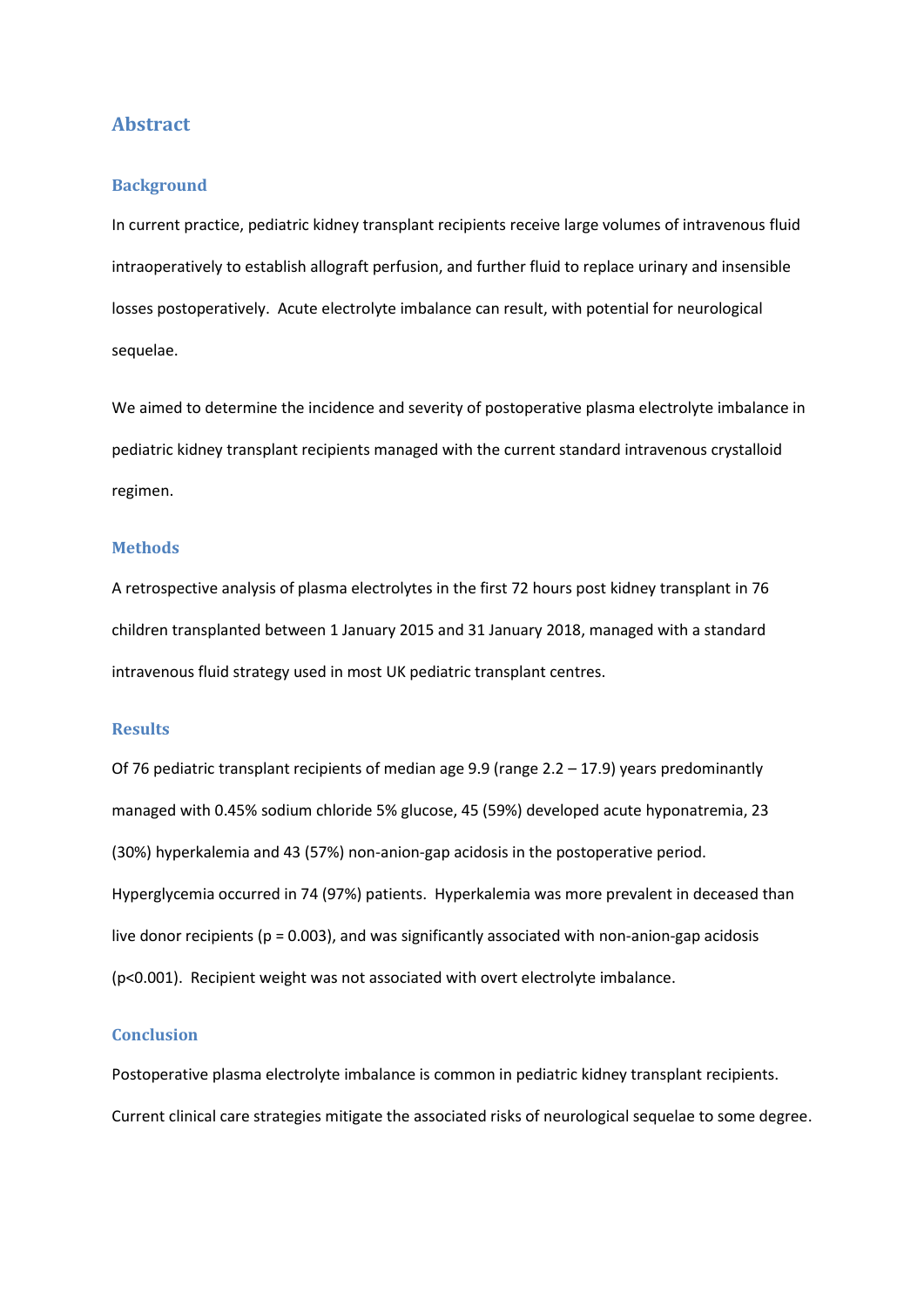Further studies to optimise intravenous fluid therapy and minimise electrolyte disturbance in this

group of patients are needed.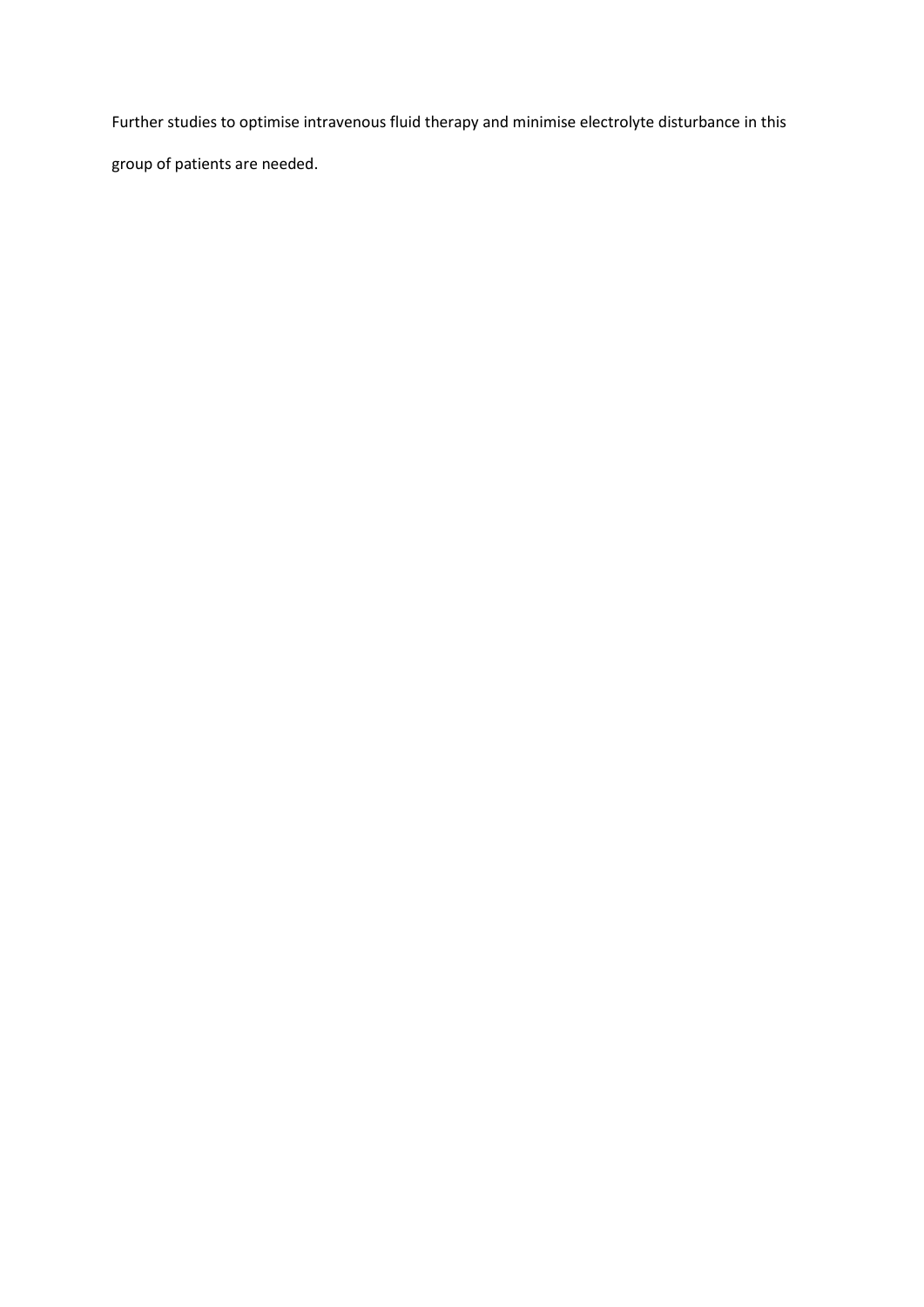### **Introduction**

Pediatric kidney transplant recipients receive large volumes of intravenous fluid in order to establish and maintain allograft perfusio[n.](#page-10-0)<sup>1</sup> In addition to intraoperative crystalloid volumes approaching 200ml/kg bodyweight, large volumes can be administered postoperatively to replace urine losses related to acute tubular injury. Acute electrolyte imbalance can result, which can lead to seizures, cerebral oedema and death.<sup>[2,](#page-10-1)[3](#page-10-2)</sup> The risks associated with acute changes in plasma electrolyte concentrations and osmolality are mitigated by frequent monitoring, initially 2 to 4 hourly in routine pediatric kidney transplant care.

The majority of UK pediatric kidney transplant centres use 0.45% sodium chloride 5% glucose postoperatively. This is largely due to concerns about hyperchloremic metabolic acidosis with 0.9% sodium chloride, and hyperkalaemia with potassium containing balanced fluids. Two of 10 UK pediatric transplant centres recently changed to 0.9% sodium chloride to replace urine losses due to the risk of hyponatremia with hypotonic solutions (personal communication).

We undertook a single centre retrospective analysis of 76 pediatric kidney transplant recipients managed with 0.45% sodium chloride 5% glucose in order to determine the incidence and severity of acute postoperative plasma electrolyte imbalance.

### **Patients and Methods**

Pseudo anonymized data were collated from all children under 18 years of age who underwent kidney transplantation at our institution between 1 January 2015 and 31 January 2018. Data included all plasma electrolyte results for the first 72 hours after returning from the operating room, anthropometric data, donor type, allograft placement and fluid administered. Ethical approval was given for extraction and analysis of the pseudo anonymized data, with patient and family consent waived due to the anonymised retrospective design.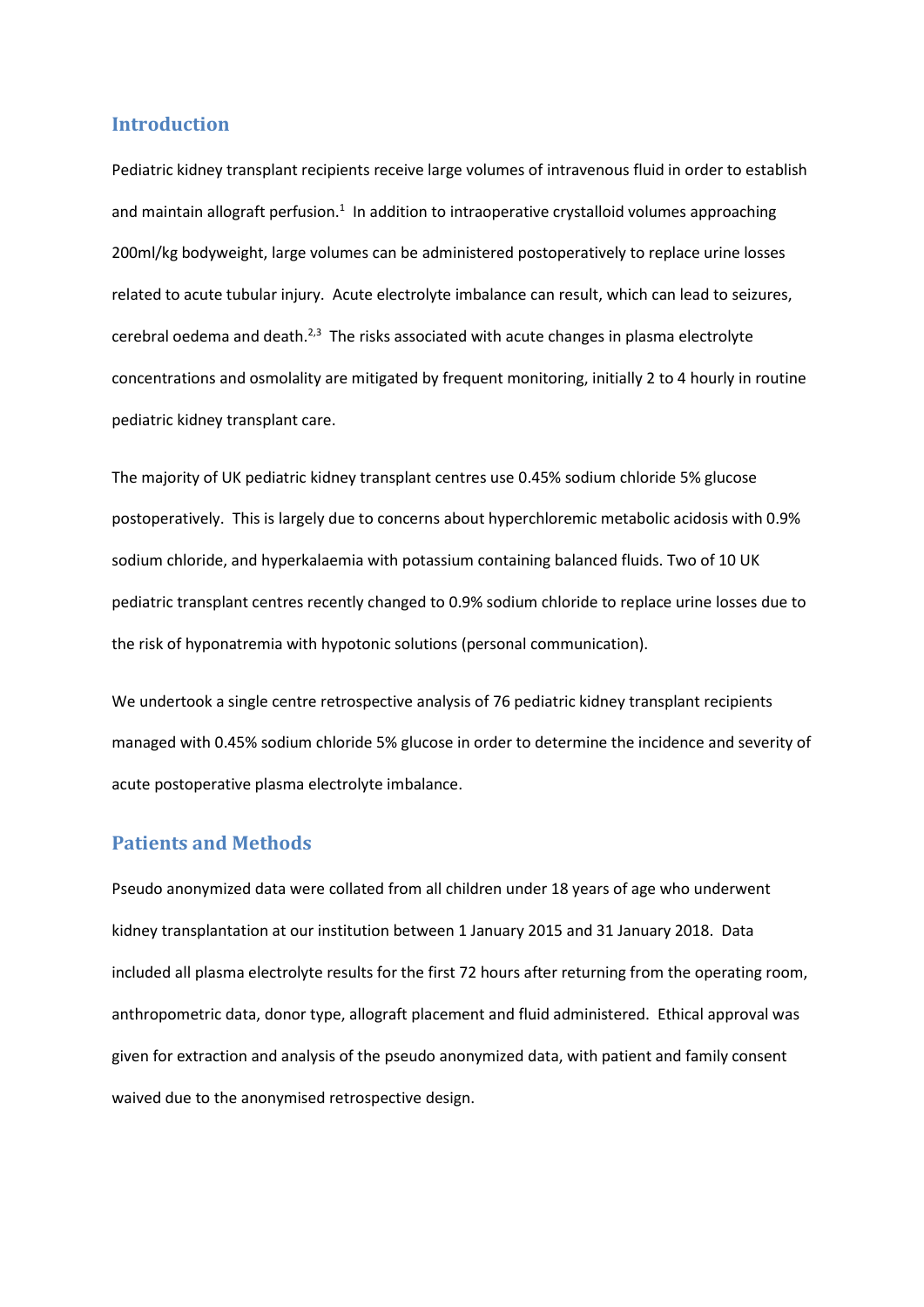Clinical laboratory reference ranges for plasma electrolyte concentrations were used to assess abnormalities. Hyponatremia was defined as plasma sodium concentration < 135mmol/l, hyperkalemia as plasma potassium concentration > 5.5 mmol/l, hyperglycemia as blood glucose > 5.5mmol/l and non-anion gap acidosis as plasma bicarbonate < 20mmol/l with anion gap < 20mmol/l.Estimated GFR was calculated using the updated creatinine based Schwartz formula. <sup>4</sup> The rate of change of eGFR was determined from eGFR calculated postoperatively and at 72 hours post-transplant.

Electrolyte abnormalities were compared between patients in various groups, including patient weight and donor type (living vs deceased). A threshold of 20kg was used for weight because most children under 20kg have intra-abdominal as opposed to extra-peritoneal graft placement.

Continuous data are reported as median (range), and proportions as number (%). Continuous variables were compared using the Wilcoxon rank sum test with continuity correction. Categorical variables were compared using Fisher's exact test. All analyses were performed using R (R Core Team (2018). R: A language and environment for statistical computing. R Foundation for Statistical Computing, Vienna, Austria. http://www.R-project.org/)

### **Results**

All seventy six pediatric transplant recipients of median age 9.9 (range 2.2 – 17.9 years) transplanted at our institution between 1 January 2015 and 31 January 2018 were included. Baseline characteristics of the cohort are outlined in table 1. Forty nine (64%) had living related donors, and 18(24%) weighed less than 20kg. Seventeen (94%) smaller recipients weighing under 20kg had intraabdominal anastomoses onto the aorta and inferior vena cava, with one extraperitoneal placement in this group. The proportion of live donor transplants was similar in smaller and larger recipients; 13 (72%) of 18 smaller recipients and 36 (63%) of 58 larger recipients had live donors ( $p = 0.6$ ).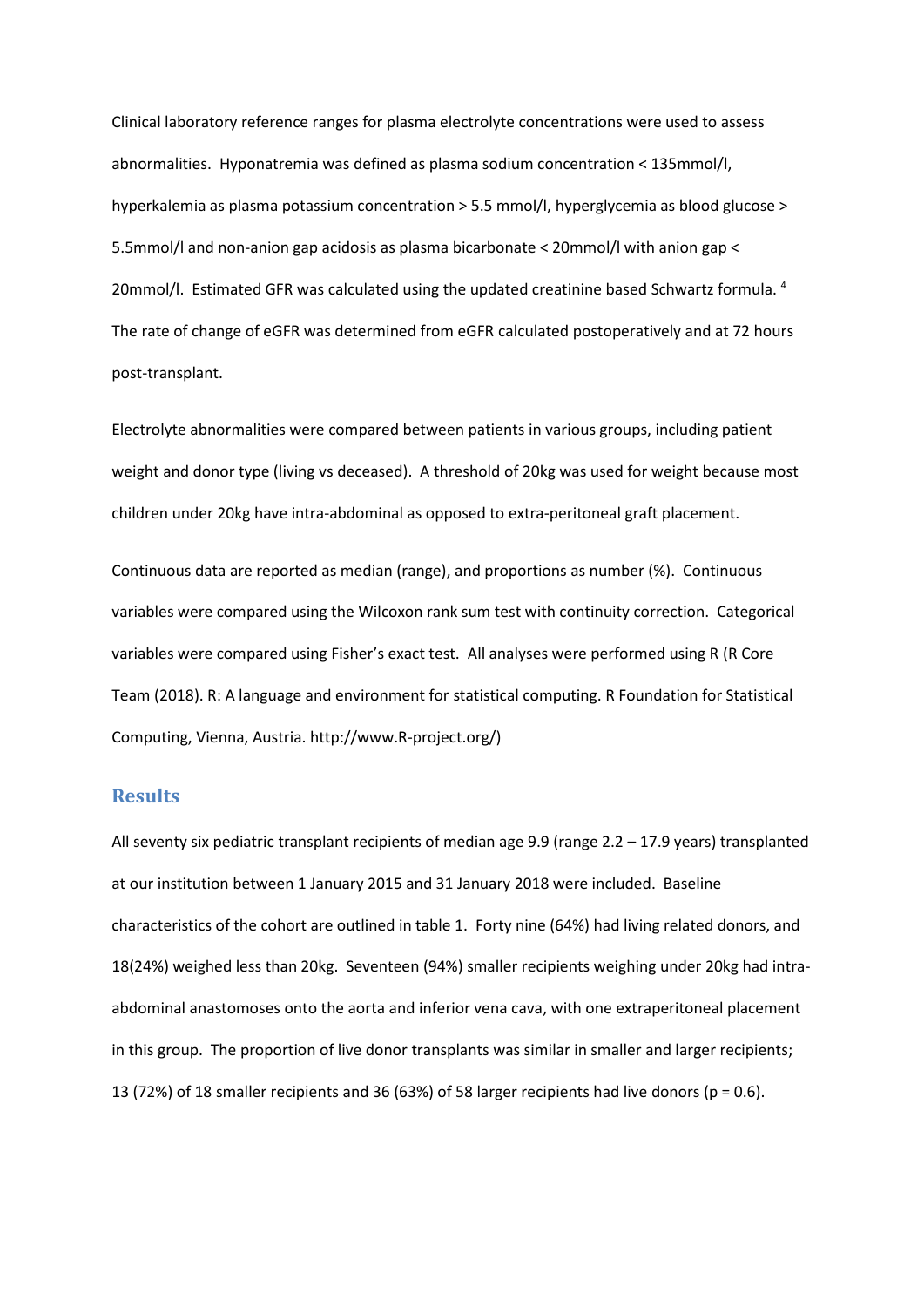All patients were initially managed with 0.45% sodium chloride with 5% glucose to replace insensible losses and urine output postoperatively. Intraoperative crystalloid comprised either Hartmann's solution or 0.9% sodium chloride.

In the first 72 hours post-transplant, hyponatremia developed in 45 (59%) of 76 children, hyperkalemia in 23 (30%) and non-anion-gap acidosis in 43 (57%) (figure 1). Hyperkalemia was significantly associated with non-anion-gap acidosis (p<0.001). Hypernatremia was evident in 20 (26%) and hypokalaemia in 14 (18%) patients. Seventy four (97%) children experienced hyperglycemia (table 2).

One patient with hyponatremia experienced seizures in the post-transplant period. There were no seizures in patients who did not experience hyponatremia.

Neither the volume of fluid received, nor the proportional weight gain, differed significantly in patients who developed hyponatremia compared to those who did not develop hyponatremia (table 2).

Deceased donor recipients had significantly lower bicarbonate and higher potassium levels than living donor recipients ( $p < 0.0001$ ,  $p = 0.0006$  respectively, Figure 2). Overt hyperkalemia (>5.5mmol/l) was more prevalent in deceased donor recipients (p = 0.003, table 3). Donor type did not affect the incidence of hyponatremia or acidosis (p = NS, table 3). The postoperative rate of improvement in eGFR was significantly lower in deceased donor recipients ( $p = 0.001$ , figure 4A).

Transplant recipients weighing less than 20kg had higher sodium (p < 0.0001), lower potassium ( $p$ <0.0001), higher chloride ( $p$ <0.0001) and lower bicarbonate( $p = 0.02$ ) than larger children (figure 3). Despite these trends, recipient size did not significantly affect the incidence of overt electrolyte abnormalities outside laboratory reference ranges (p = NS, table 3). The rate of change of eGFR did not differ significantly by patient size (figure 4B).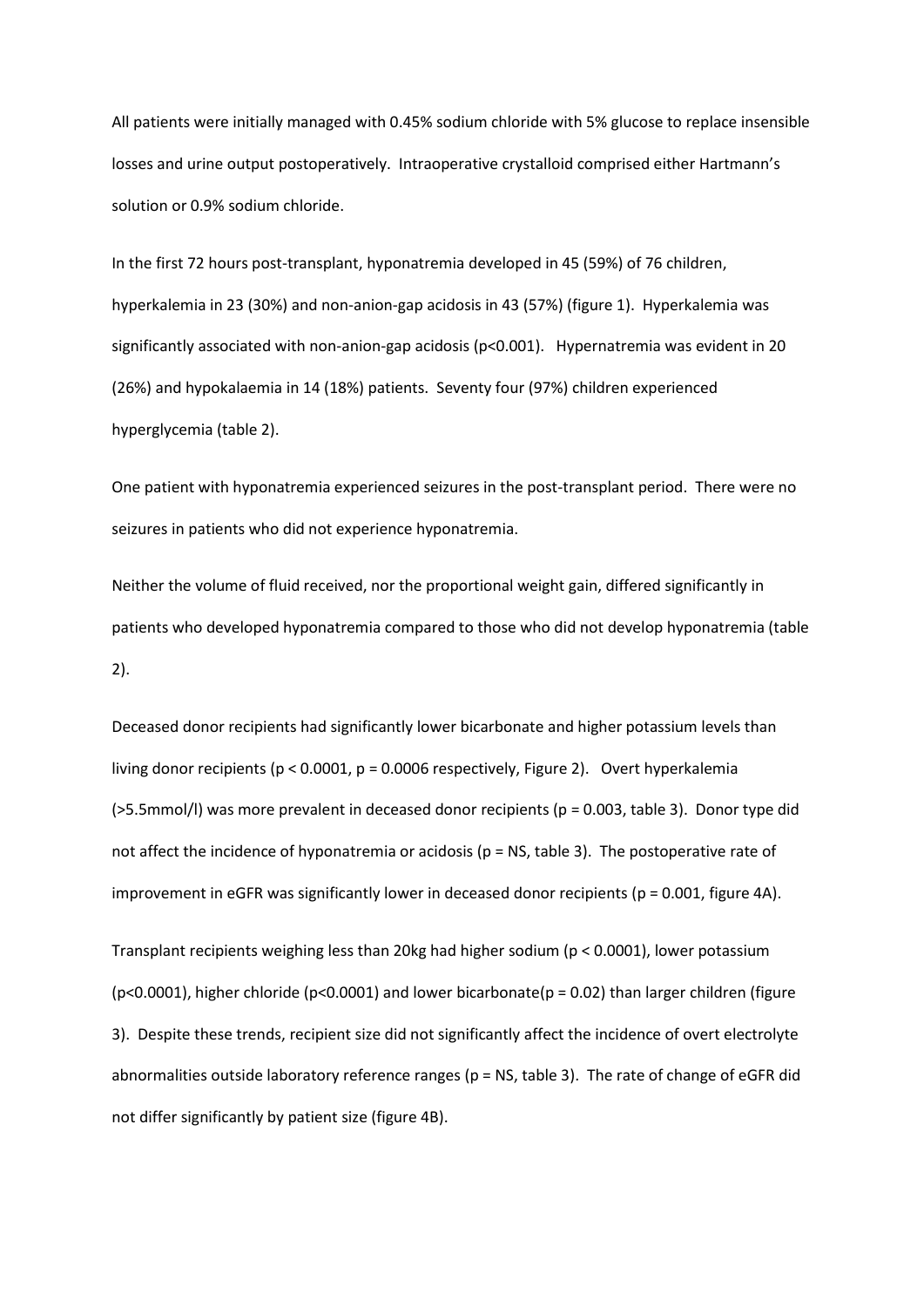### **Discussion**

These data confirm that postoperative electrolyte imbalance is common in pediatric kidney transplant recipients, in particular hyponatremia and non-anion gap acidosis. Overt hyperkalemia was more evident following deceased donation; donor size was not associated with clinically significant electrolyte abnormalities.

Development of acute hyponatremia is a particular concern in pediatric kidney transplant recipients, a[s](#page-10-2) it is associated with neurological sequelae including seizures<sup>3</sup>, cerebral edema and death in extreme case[s.](#page-10-1)<sup>2</sup> The incidence of more subtle effects of hyponatremia on cerebral function in this group of patients is not known[.](#page-10-4) 5

A number of factors predispose pediatric kidney transplant recipients to the development of acute hyponatraemia postoperatively. Whilst the kidneys maintain electrolyte homeostasis in health, this function is impaired in the post-transplant setting due to changing GFR and ischemic tubular injury. Relatively large volumes of intravenous fluid are used to establish and maintain transplant perfusion intraoperativel[y](#page-10-0)<sup>1</sup>. Polyuria is common in the postoperative period, and replacement of urine losses constitutes additional risk of electrolyte disturbance. In addition, non-osmotic release of vasopressin following surgery limits free water excretion. The volumes of intravenous fluid administered in our cohort did not differ significantly between patients with and without postoperative hyponatremia. The high incidence of hyperglycemia in the study population may have contributed to hyponatremia via an osmotic dilution, however the relatively mild degree of hyperglycaemia (median 1.0mmol/l above the upper limit of normal) suggests that this unlikely to be a significant factor.

The risk of acute hyponatremia is currently mitigated by very frequent plasma electrolyte monitoring, with changes in intravenous crystalloid fluid if abnormalities arise. Whilst this clinical management strategy limits the progression of electrolyte imbalance to serious neurological events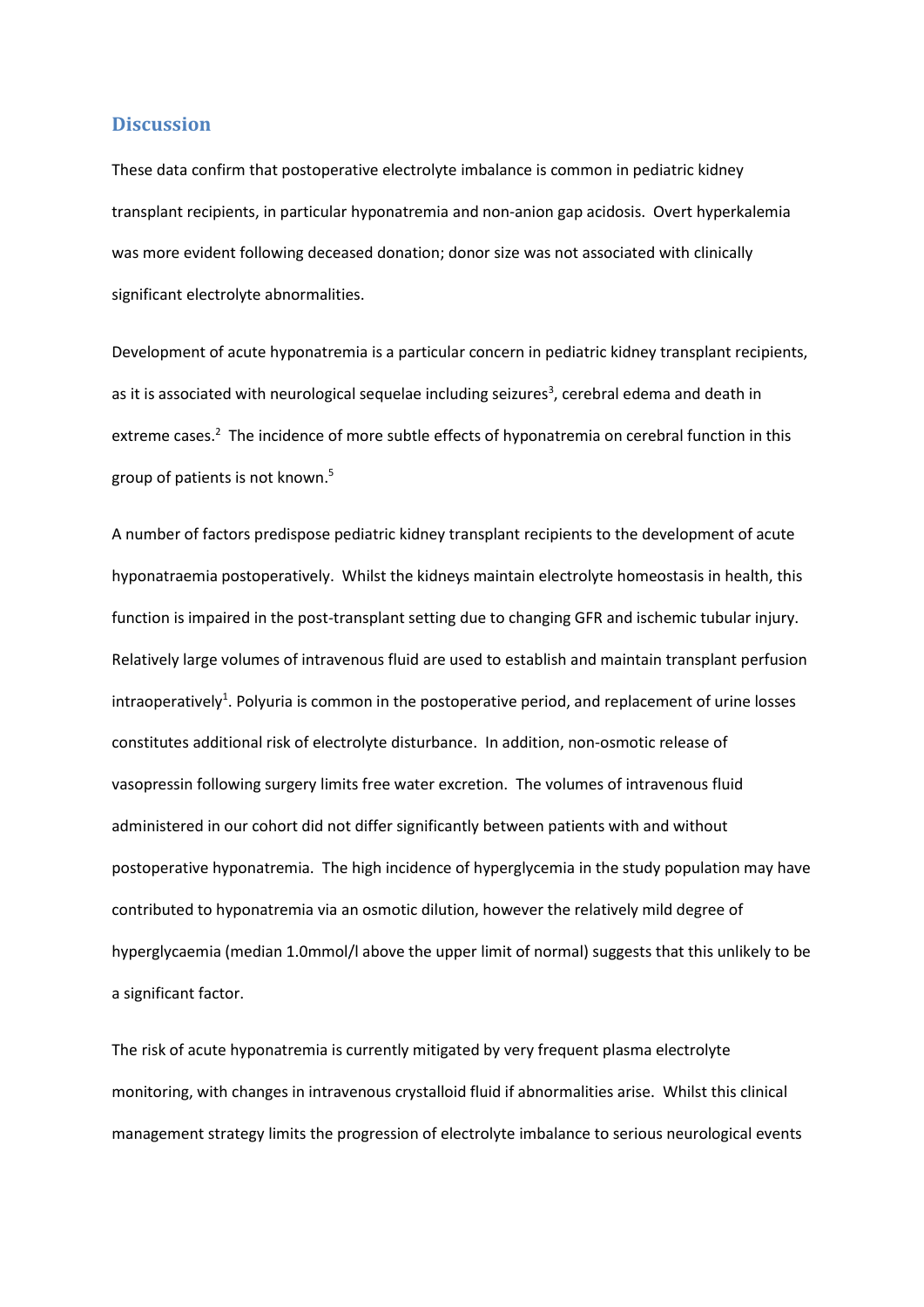in most cases, delays in blood sampling, laboratory processing, communication of results and corrective action constitute significant postoperative risks.

Immunosuppressive and diuretic medications can exacerbate electrolyte disturbance in pediatric recipients.<sup>6</sup>Our cohort was treated with a standard immunosuppression regimen.

The optimal intravenous crystalloid solution for pediatric kidney transplant recipients remains debated. A survey of all UK pediatric transplant centres' clinical care protocols in September 2018 revealed that 8 (80%) of 10 centres use 0.45% sodium chloride 5% glucose as initial intravenous crystalloid to replace urine losses, with 2 centres using 0.9% sodium chloride as first line intravenous crystalloid (personal communication). The results from the current study are therefore representative of the most commonly utilised intravenous fluid regimen in UK pediatric transplant practice.

A fluid strategy which minimises post-transplant electrolyte imbalance, and thereby the need for fluid prescription changes, is desirable. Hyponatremia is the commonest electrolyte problem in this group of children and can have catastrophic sequelae. Hypotonic solutions such as 0.45% sodium chloride are associated with hyponatremia and neurological sequelae in children.<sup>[5](#page-10-4)[,7-10](#page-10-6)</sup> Hyperglycaemia is a further concern when large volumes of crystalloid containing glucose are administered<sup>[11](#page-10-7)</sup>, as experienced by the majority of our cohort. Intravenous 0.9% sodium chloride reduces the risk of hyponatremia, but is associated with hyperchloraemic metabolic acidosis and hyperkalemia in adult kidney transplant recipients.<sup>[12-14](#page-10-8)</sup> Our data confirm that hyperchloremic acidosis is common in pediatric kidney transplant recipients, which may underlie reluctance to administer 0.9% sodium chloride in these patients.<sup>[14](#page-10-9)</sup> Comparison of electrolyte imbalance with the 2 UK centres using 0.9% sodium chloride as first line fluid may be informative, however this was not feasible as their practice changed only recently. Balanced crystalloid solutions reduce hyperchloremic acidosis in adult kidney transplant recipients<sup>[12,](#page-10-8)[14](#page-10-9)</sup>, however concerns about their potassium content for children with impaired kidney function have arisen. Further work is needed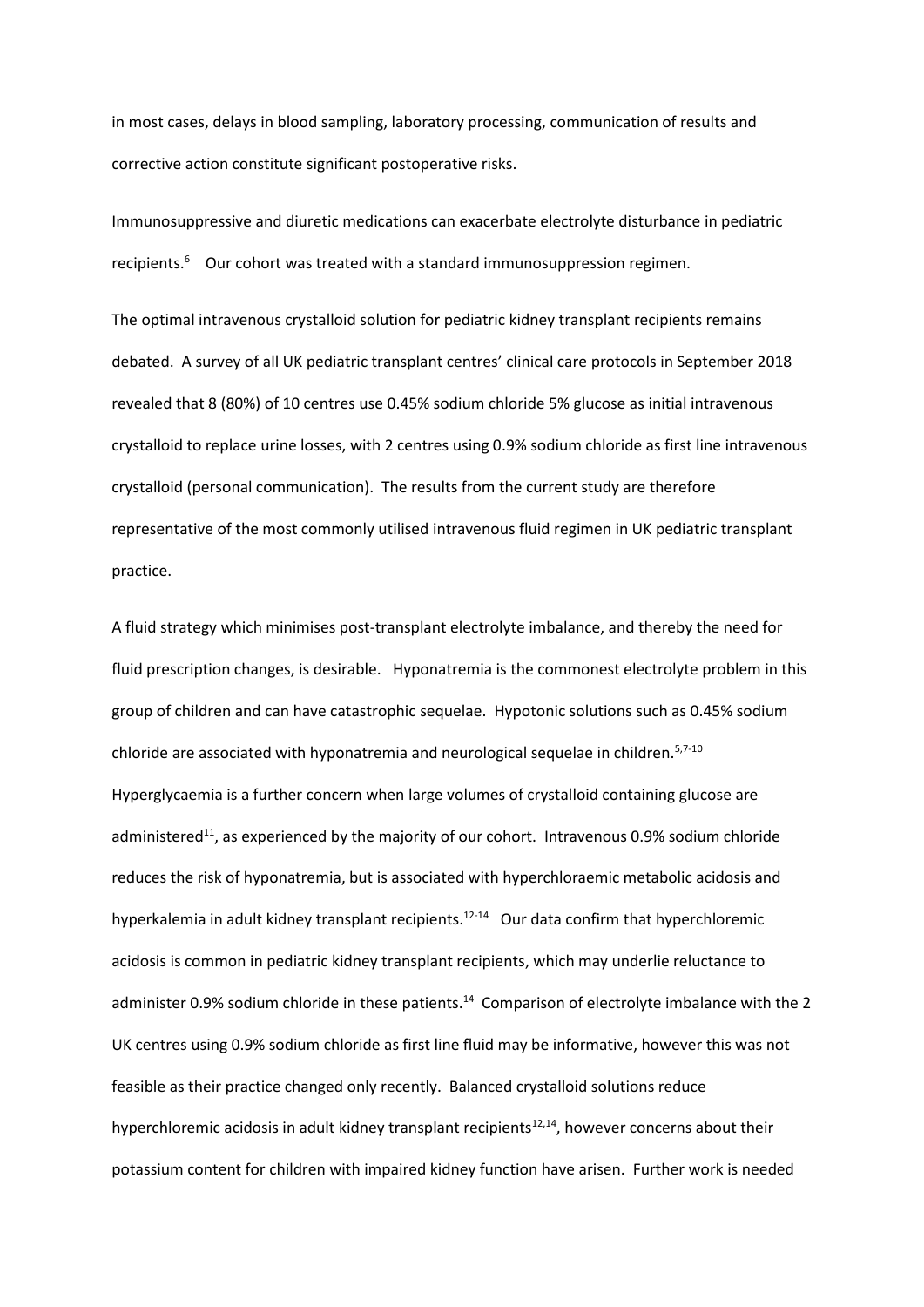to understand the most appropriate crystalloid solution to minimise abnormalities in plasma sodium, potassium and acid-base balance for this group of children.

Our finding of significantly more hyperkalemia in deceased donor transplant recipients is expected; it corroborates data from liver transplant recipients in which hyperkalemia was associated with longer ischemic times.<sup>[15](#page-10-10)</sup> The association of hyperkalemia with hyperchloremic acidosis was previously observed adult kidney transplant recipients [16](#page-10-11) and highlights the need to address all electrolyte imbalance in the postoperative period, rather than focussing on single parameters in isolation. The higher incidence of electrolyte imbalance in deceased donor recipients may be related to the significantly lower rate of improvement in eGFR observed in this group in the postoperative period. Longer ischemic times in deceased donor kidneys may result in a greater degree of tubular injury than live donor kidneys, thereby impairing both recovery of GFR and tubular electrolyte handling.

The current data did not show significant differences in overt electrolyte imbalance between smaller (<20kg) and larger (>= 20kg) recipients, however overall plasma potassium concentration was higher and sodium lower in larger children. The rate of improvement in eGFR postoperatively did not differ significantly between smaller and larger recipients, therefore it is unlikely that these electrolyte trends relate to differences in clearance. Similarly, the proportion of live vs deceased donors was similar in both weight groups, and is therefore unlikely to confound electrolyte imbalance. Endogenous factors such as differences in postoperative vasopressin and aldosterone secretion might be responsible for electrolyte differences between weight groups, however these were not assessed in the current study.

This study is limited primarily by its single centre, retrospective design. Nevertheless, the data represent a relatively unselected cohort, as all patients transplanted in the study period were included. In addition, all patients were managed with the most common intravenous fluid strategy used in UK pediatric transplant centres, so are generalizable to a degree. Estimation of GFR is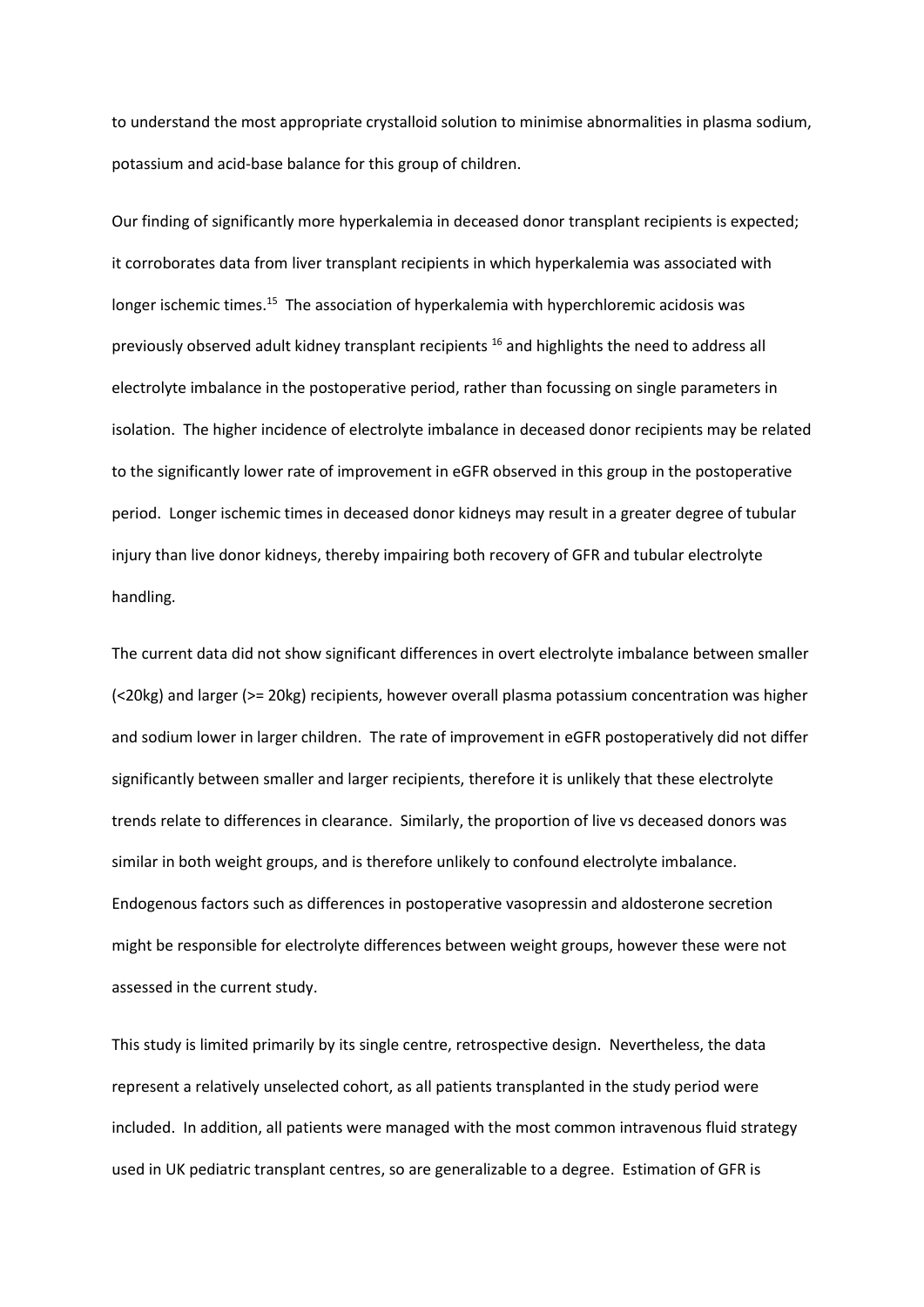inaccurate in the context of changing kidney function<sup>[17](#page-10-12)</sup>; we therefore analyzed the rate of improvement in eGFR postoperatively, and relative differences between patient groups were informative. A further limitation was the restricted analysis of factors affecting electrolyte imbalance, as sufficient data on all potential confounders were incomplete. Analyses of donor type and recipient size were feasible and yielded significant results.

In summary, these data confirm that significant electrolyte and acid-base abnormalities are common in pediatric kidney transplant recipients in the postoperative period. Whilst current clinical care strategies mitigate the associated risks of neurological and other sequelae to some degree, further studies to minimise electrolyte imbalances by optimising intravenous fluid therapy in this group of patients are merited.

### **Conflict of interest**

The authors have no conflict of interest to declare.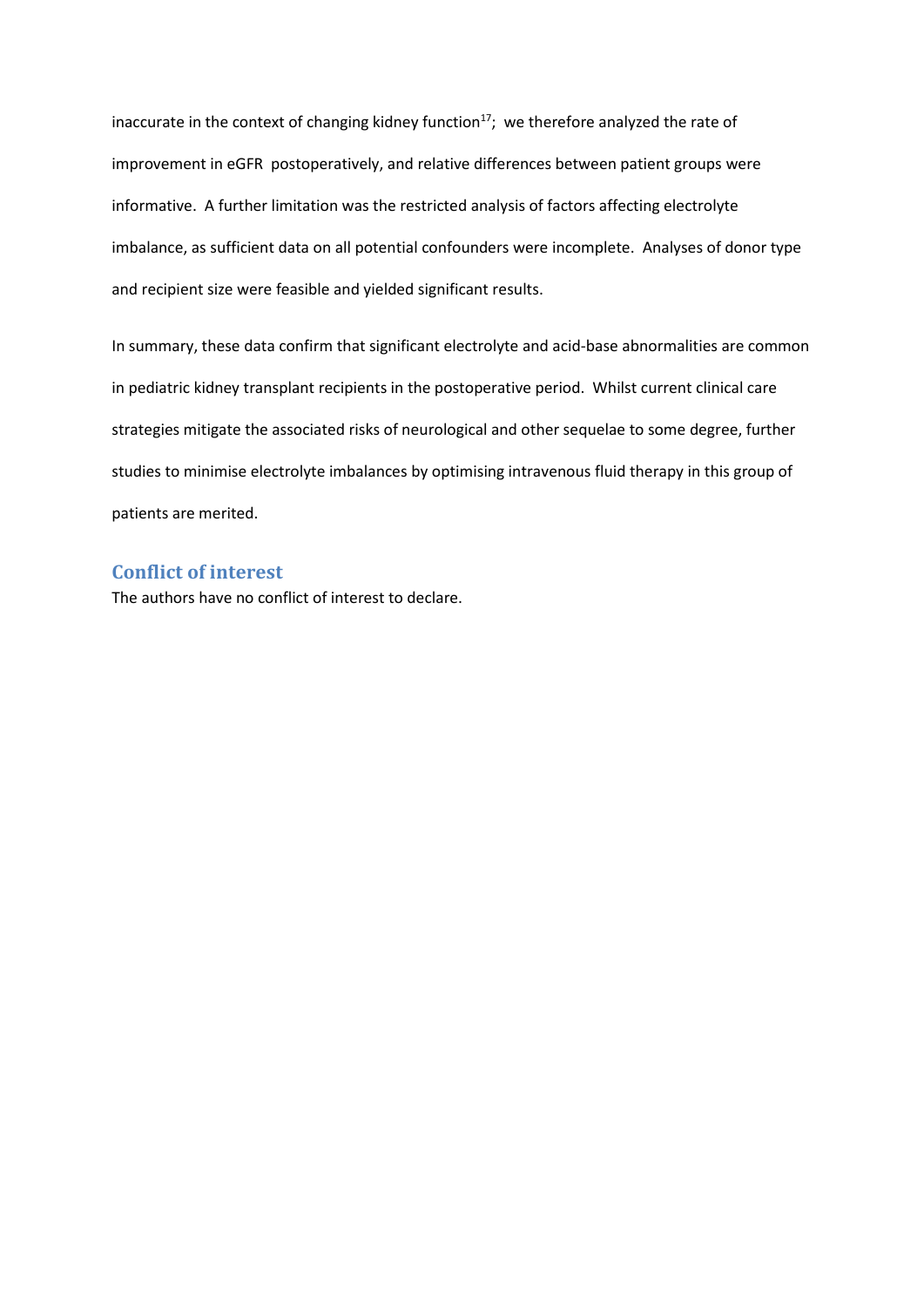## **References**

- <span id="page-10-0"></span>1. Coupe N, O'Brien M, Gibson P, de Lima J. Anesthesia for pediatric renal transplantation with and without epidural analgesia--a review of 7 years experience. *Paediatric anaesthesia.* Mar 2005;15(3):220-228.
- <span id="page-10-1"></span>2. Cansick J, Rees L, Koffman G, Van't Hoff W, Bockenhauer D. A fatal case of cerebral oedema with hyponatraemia and massive polyuria after renal transplantation. *Pediatr Nephrol.* Jun 2009;24(6):1231-1234.
- <span id="page-10-2"></span>3. Drake K, Nehus E, Goebel J. Hyponatremia, hypo-osmolality, and seizures in children early post-kidney transplant. *Pediatric transplantation.* Nov 2015;19(7):698-703.
- <span id="page-10-3"></span>4. Schwartz GJ, Munoz A, Schneider MF, et al. New equations to estimate GFR in children with CKD. *J Am Soc Nephrol.* Mar 2009;20(3):629-637.
- <span id="page-10-4"></span>5. Gankam Kengne F, Decaux G. Hyponatremia and the Brain. *Kidney Int Rep.* Jan 2018;3(1):24- 35.
- <span id="page-10-5"></span>6. Musso CG, Castaneda A, Giordani M, et al. Hyponatremia in kidney transplant patients: its pathophysiologic mechanisms. *Clinical kidney journal.* Aug 2018;11(4):581-585.
- <span id="page-10-6"></span>7. Foster BA, Tom D, Hill V. Hypotonic versus isotonic fluids in hospitalized children: a systematic review and meta-analysis. *J Pediatr.* Jul 2014;165(1):163-169 e162.
- 8. Wang J, Xu E, Xiao Y. Isotonic versus hypotonic maintenance IV fluids in hospitalized children: a meta-analysis. *Pediatrics.* Jan 2014;133(1):105-113.
- 9. Choong K, Kho ME, Menon K, Bohn D. Hypotonic versus isotonic saline in hospitalised children: a systematic review. *Arch Dis Child.* Oct 2006;91(10):828-835.
- 10. McNab S, Ware RS, Neville KA, et al. Isotonic versus hypotonic solutions for maintenance intravenous fluid administration in children. *Cochrane Database Syst Rev.* Dec 18 2014(12):CD009457.
- <span id="page-10-7"></span>11. Hayes W, Boyle S, Carroll A, Bockenhauer D, Marks SD. Hypomagnesemia and increased risk of new-onset diabetes mellitus after transplantation in pediatric renal transplant recipients. *Pediatr Nephrol.* May 2017;32(5):879-884.
- <span id="page-10-8"></span>12. Khajavi MR, Etezadi F, Moharari RS, et al. Effects of normal saline vs. lactated ringer's during renal transplantation. *Renal failure.* 2008;30(5):535-539.
- 13. Modi MP, Vora KS, Parikh GP, Shah VR. A comparative study of impact of infusion of Ringer's Lactate solution versus normal saline on acid-base balance and serum electrolytes during live related renal transplantation. *Saudi journal of kidney diseases and transplantation : an official publication of the Saudi Center for Organ Transplantation, Saudi Arabia.* Jan 2012;23(1):135-137.
- <span id="page-10-9"></span>14. Wan S, Roberts MA, Mount P. Normal saline versus lower-chloride solutions for kidney transplantation. *Cochrane Database Syst Rev.* Aug 9 2016(8):CD010741.
- <span id="page-10-10"></span>15. Xia VW, Ghobrial RM, Du B, et al. Predictors of hyperkalemia in the prereperfusion, early postreperfusion, and late postreperfusion periods during adult liver transplantation. *Anesthesia and analgesia.* Sep 2007;105(3):780-785.
- <span id="page-10-11"></span>16. O'Malley CM, Frumento RJ, Hardy MA, et al. A randomized, double-blind comparison of lactated Ringer's solution and 0.9% NaCl during renal transplantation. *Anesthesia and analgesia.* May 2005;100(5):1518-1524, table of contents.
- <span id="page-10-12"></span>17. Chen S. Retooling the creatinine clearance equation to estimate kinetic GFR when the plasma creatinine is changing acutely. *J Am Soc Nephrol.* May 2013;24(6):877-888.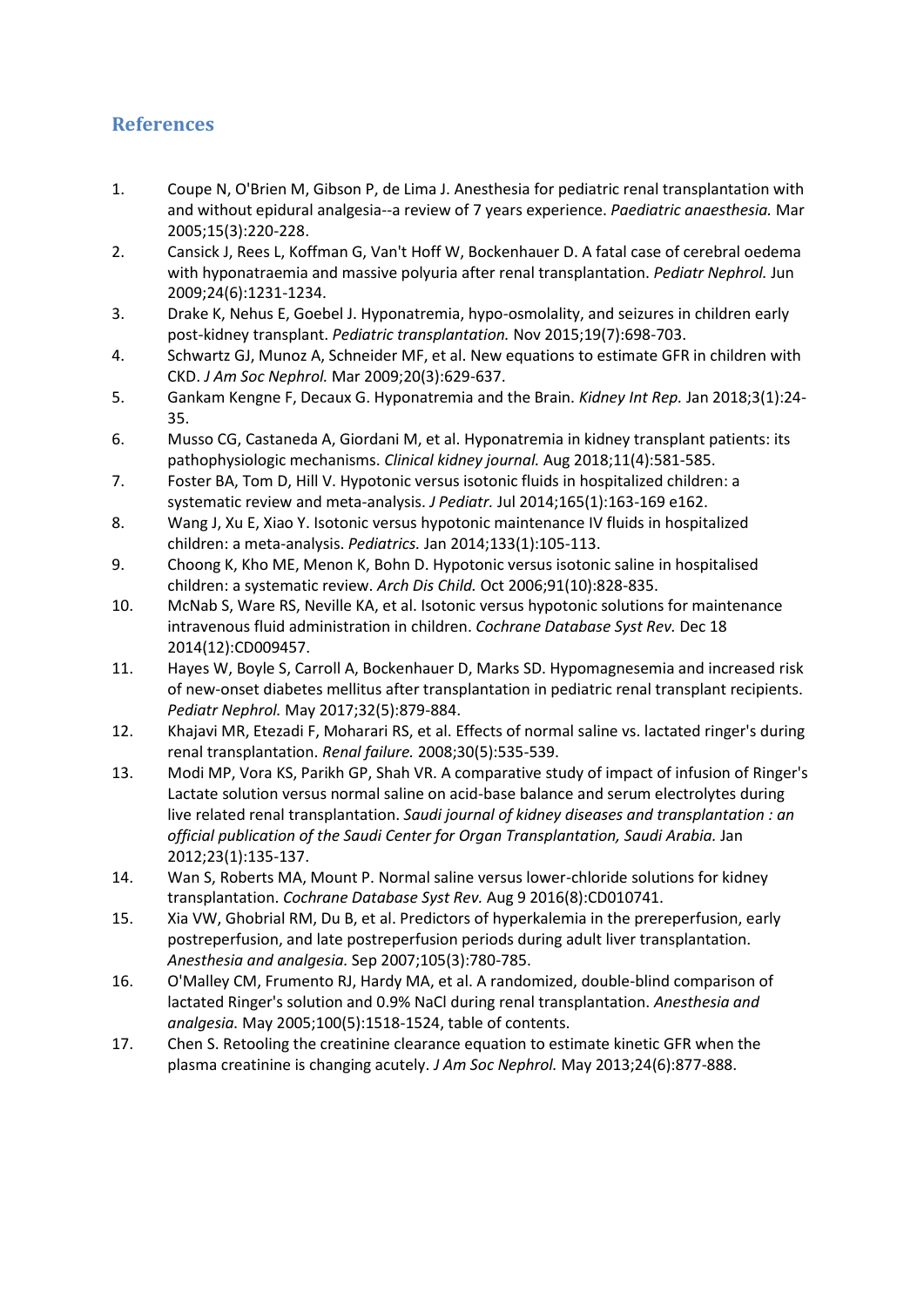## **Tables**

Table 1: Baseline characteristics of cohort. Values expressed as median(range), or number (%). (CAKUT: congenital anomalies of the kidney and urinary tract, SRNS: steroid resistant nephrotic syndrome)

| Age (years)                          | $9.9(2.1 - 17.9)$   |  |  |
|--------------------------------------|---------------------|--|--|
| Weight (kg)                          | $30.1(10.4 - 85.0)$ |  |  |
| Native urine output (ml/kg/24 hours) | $21(0 - 270)$       |  |  |
| Living donor                         | 49 (64%)            |  |  |
| Primary diagnosis                    |                     |  |  |
| <b>CAKUT</b>                         | 45 (59%)            |  |  |
| <b>SRNS</b>                          | 12 (16%)            |  |  |
| Glomerulonephritis                   | 6(8%)               |  |  |
| Ciliopathies                         | 4(5%)               |  |  |
| <b>Metabolic conditions</b>          | 3(4%)               |  |  |
| AKI                                  | 3(4%)               |  |  |
| Wilms tumour                         | 2(3%)               |  |  |
| Unknown                              | 1(1%)               |  |  |

Table2: Comparison of fluid intake and glycemia in patients who experienced hyponatremia vs those who did not. Variables expressed as median (range) or number (%). Statistical comparisons are Wilcoxon rank sum test for continuous variables, and Fisher's exact test for count data.

|                      | Hyponatremia      | No hyponatremia  | P-value |
|----------------------|-------------------|------------------|---------|
| % weight gain        | $10.2$ (3.8 – 30) | $9.3(0-31)$      | 0.6     |
| Fluid intake (ml/kg) |                   |                  |         |
| Intraoperative       | $81(28 - 213)$    | $72(31 - 149)$   | 0.9     |
| Day 1                | 136 (41-283)      | $125(73 - 247)$  | 0.8     |
| Day 2                | $89(25 - 200)$    | $106(44 - 173)$  | 0.3     |
| Day 3                | $67(23 - 246)$    | $86(27-257)$     | 0.1     |
| Total                | $390(122 - 746)$  | $440(201 - 669)$ | 0.4     |
| Hyperglycemia        | 44 (98%)          | 30 (94%)         | 0.2     |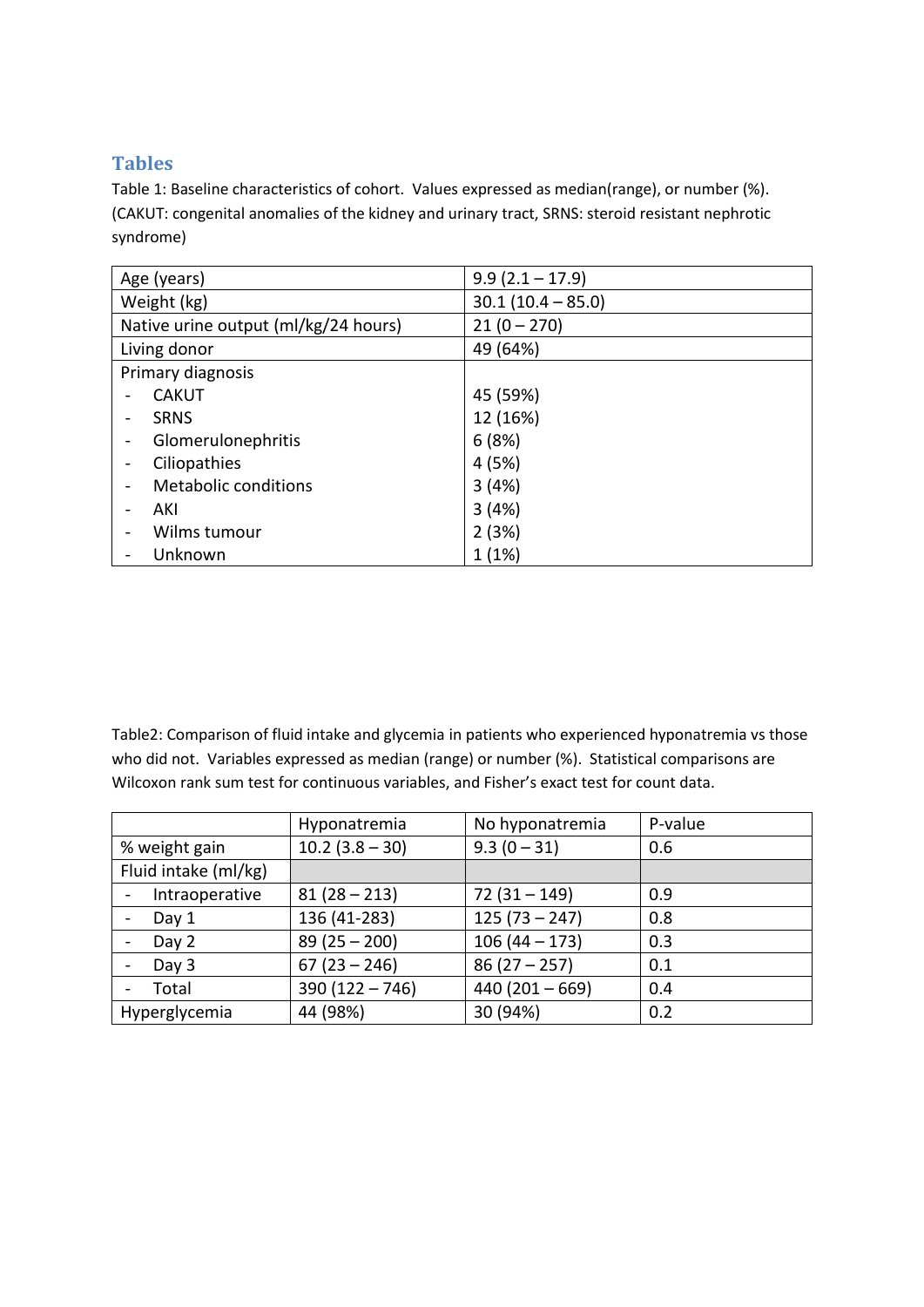Table3: Comparison of eGFR and electrolytes by donor type and recipient size. Variables expressed as median (range) or number (%). Statistical comparisons are Wilcoxon rank sum test for continuous variables, and Fisher's exact test for count data. (eGFR: estimated glomerular filtration rate, AG: anion-gap)

|                                   | Donor type         |                  |          | <b>Recipient size</b> |                     |          |
|-----------------------------------|--------------------|------------------|----------|-----------------------|---------------------|----------|
| Parameter                         | <b>Deceased</b>    | Living donor     | Compar   | < 20 kg               | $>= 20kg$           | Compar   |
|                                   | donor ( $n = 22$ ) | $(n = 54)$       | ison p   | (n = 17)              | $(n = 59)$          | ison p   |
| eGFR<br>(ml/min/1.73m2)           | $47(8 - 101)$      | 79(9 - 150)      | < 0.0001 | $35(7 -$<br>150)      | $23(5 -$<br>150)    | < 0.0001 |
| Slope eGFR<br>(ml/min/1.73m2/day) | $11(0.7 - 29)$     | $20(0.3 - 46)$   | 0.001    | $29(0.3 -$<br>46)     | $16(0.7 -$<br>37)   | 0.14     |
| Plasma [Na]<br>(mmol/l)           | 139(128 - 151)     | 138(130 - 166)   | 0.06     | 144(131 -<br>155)     | 138(128 -<br>166)   | < 0.0001 |
| Hyponatremia                      | 10(46%)            | 34(63%)          | 0.25     | 7(41%)                | 37(63%)             | 0.17     |
| Plasma [K]<br>(mmol/l)            | $4.6(3.2 - 7.0)$   | $4.3(2.8 - 7.0)$ | < 0.0001 | $4.1(2.8 -$<br>6.5)   | $4.4(3.3 -$<br>7.0) | < 0.0001 |
| Hyperkalemia                      | 7(32%)             | 11(20%)          | 0.003    | 3(18%)                | 20(34%)             | 0.24     |
| Plasma [Cl]<br>(mmol/l)           | 106(93 - 116)      | $105(95 - 124)$  | 0.08     | 110(95 -<br>119)      | $105(93 -$<br>124)  | < 0.0001 |
| Plasma [HCO3]<br>(mmol/l)         | $21(11 - 30)$      | $22(13 - 32)$    | 0.0006   | $21(11 -$<br>32)      | $22(12 -$<br>30)    | 0.02     |
| Non-AG acidosis                   | 16(72%)            | 25(46%)          | 0.17     | 11(65%)               | 35(59%)             | 0.8      |